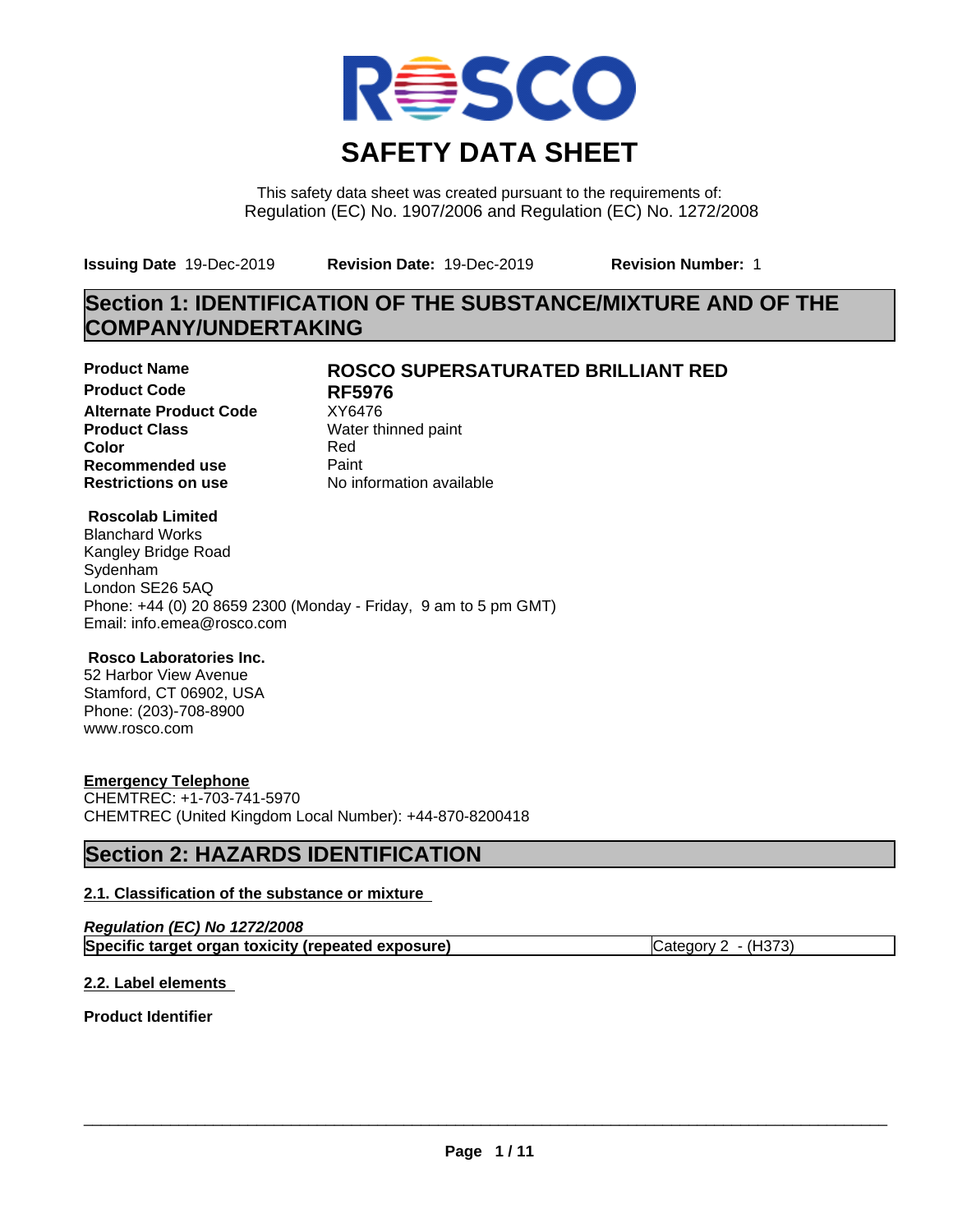

Contains Cristobalite **Signal word** Warning

# **Hazard statements**

H373 - May cause damage to organs through prolonged or repeated exposure

EUH208 - Contains ( 1,2-Benzisothiazolin-3-one ). May produce an allergic reaction

## **Precautionary Statements - EU (§28, 1272/2008)**

P101 - If medical advice is needed, have product container or label at hand

P102 - Keep out of reach of children

P260 - Do not breathe dust/fume/gas/mist/vapors/spray

P314 - Get medical advice/attention if you feel unwell

P501 - Dispose of contents/container to industrial incineration plant

## **2.3. Other hazards**

**General Hazards** No information available

# **Section 3: COMPOSITION/INFORMATION ON INGREDIENTS**

## **3.1 Substances**

Not applicable

## **3.2 Mixtures**

| <b>Chemical name</b>                                           | <b>EINECS/ELINCS No.</b> | <b>CAS No.</b> | Weight-%         | <b>Classification</b><br>according to<br><b>Regulation (EC) No.</b><br>1272/2008 [CLP]                               | <b>REACH registration</b><br>number |
|----------------------------------------------------------------|--------------------------|----------------|------------------|----------------------------------------------------------------------------------------------------------------------|-------------------------------------|
| Cristobalite                                                   | 238-455-4                | 14464-46-1     | $>= 5 - 10$      | STOT RE 1 (H372)                                                                                                     | Not available                       |
| Propylene glycol                                               | 200-338-0                | $57 - 55 - 6$  | $>=1 - 5$        | Not available                                                                                                        | 101-2119456809-23-021<br>24         |
| Diatomaceous silica,<br>flux-calcined                          | 272-489-0                | 68855-54-9     | $>=1 - 5$        | STOT RE 2 (H373)                                                                                                     | Not available                       |
| Silica, crystalline                                            | 238-878-4                | 14808-60-7     | $>=0.3 - 0.5$    | STOT RE 1 (H372)                                                                                                     | Not available                       |
| Barium sulfate                                                 | 231-784-4                | 7727-43-7      | $>=0.1 - 0.3$    | Acute Tox. 4 (H302)<br>Acute Tox. 4 (H332)                                                                           | Not available                       |
| Distillates, petroleum,<br>solvent-refined heavy<br>paraffinic | 265-090-8                | 64741-88-4     | $>=0.1 - 0.3$    | Repr. 2 (H361)<br>STOT RE 1 (H372)<br>Asp. Tox 1 (H304)                                                              | Not available                       |
| 1,2-Benzisothiazolin-3-one                                     | 220-120-9                | 2634-33-5      | $>=0.005 - 0.01$ | Acute Tox. 4 (H302)<br>Skin Irrit. 2 (H315)<br>Eye Dam. 1 (H318)<br>Skin Sens. 1 (H317)<br>Aquatic Acute 1<br>(H400) | Not available                       |

*Full text of H- and EUH-phrases: see section 16*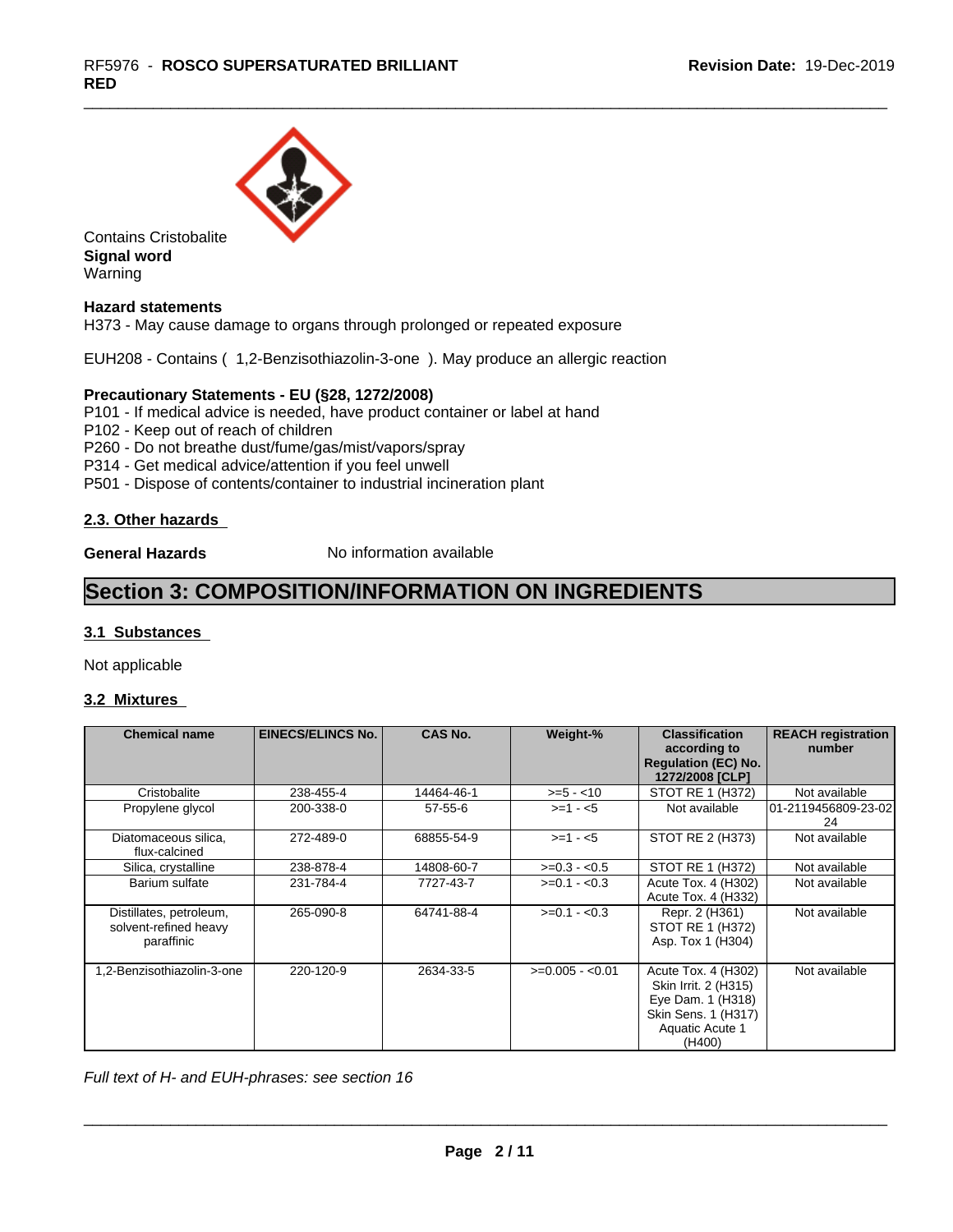This product contains one or more candidate substance(s) of very high concern (Regulation (EC) No. 1907/2006 (REACH), Article 59)

| $\sim$<br><b>Softermical</b><br>пане | N<br>. .     | $\cdots$<br>.<br>gidates |
|--------------------------------------|--------------|--------------------------|
| Ethc<br>octvlphenol<br>.<br>11 H     | 9036<br>`36- | <b>isted</b>             |

# **Section 4: FIRST AID MEASURES**

| 4.1. Description of first aid measures |                                                                                                          |
|----------------------------------------|----------------------------------------------------------------------------------------------------------|
| Description of first aid measures      |                                                                                                          |
| <b>General Advice</b>                  | If symptoms persist, call a physician. Show this safety data<br>sheet to the doctor in attendance.       |
| <b>Eye Contact</b>                     | Rinse thoroughly with plenty of water for at least 15<br>minutes and consult a physician.                |
| <b>Skin Contact</b>                    | Wash off immediately with soap and plenty of water while<br>removing all contaminated clothes and shoes. |
| <b>Inhalation</b>                      | Move to fresh air. If symptoms persist, call a physician.                                                |
| Ingestion                              | Clean mouth with water and afterwards drink plenty of<br>water. Consult a physician if necessary.        |

#### **4.2. Most important symptoms and effects, both acute and delayed**

| <b>Most Important Symptoms/Effects</b> | May cause allergic skin reaction. |
|----------------------------------------|-----------------------------------|
|                                        |                                   |

**4.3. Indication of any immediate medical attention and special treatment needed** 

**Notes To Physician Treat symptomatically.** 

# **Section 5: FIRE FIGHTING MEASURES**

| 5.1. Extinguishing media |  |
|--------------------------|--|
|                          |  |

**Suitable Extinguishing Media** Manual Use extinguishing measures that are appropriate to local circumstances and the surrounding environment.

**Unsuitable Extinguishing Media** Noinformation available.

 $\overline{\phantom{a}}$  ,  $\overline{\phantom{a}}$  ,  $\overline{\phantom{a}}$  ,  $\overline{\phantom{a}}$  ,  $\overline{\phantom{a}}$  ,  $\overline{\phantom{a}}$  ,  $\overline{\phantom{a}}$  ,  $\overline{\phantom{a}}$  ,  $\overline{\phantom{a}}$  ,  $\overline{\phantom{a}}$  ,  $\overline{\phantom{a}}$  ,  $\overline{\phantom{a}}$  ,  $\overline{\phantom{a}}$  ,  $\overline{\phantom{a}}$  ,  $\overline{\phantom{a}}$  ,  $\overline{\phantom{a}}$ 

**5.2. Special hazards arising from the substance or mixture**

| <b>Specific Hazards Arising From The Chemical</b> | Closed containers may rupture if exposed to fire or<br>extreme heat. |
|---------------------------------------------------|----------------------------------------------------------------------|
| Sensitivity to static discharge                   | No                                                                   |
| Sensitivity to mechanical impact                  | No                                                                   |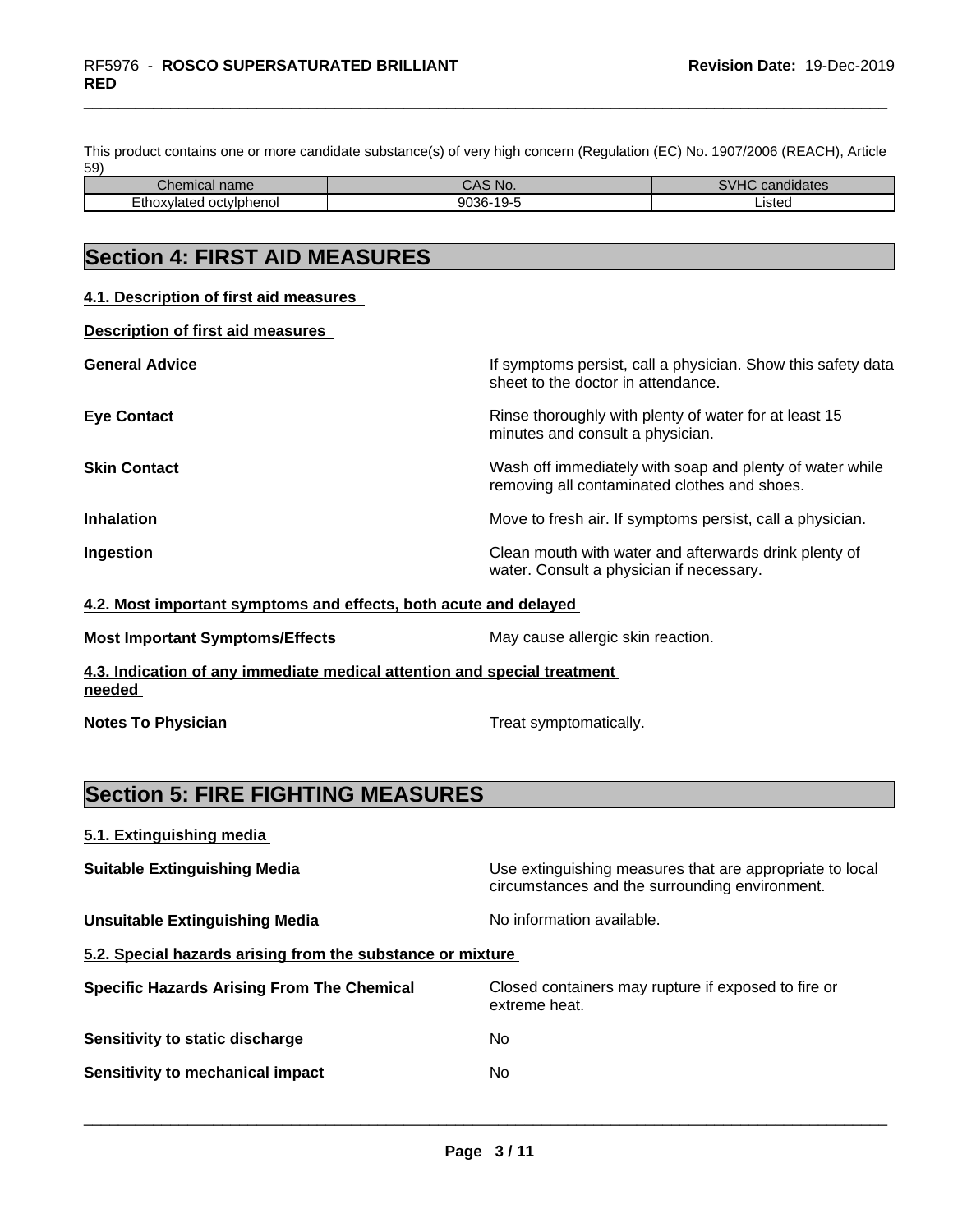## **5.3. Advice for firefighters**

**Protective equipment and precautions for firefighters** Wear self-contained breathing apparatus and protective suit.

**Section 6: ACCIDENTAL RELEASE MEASURES**

**6.1. Personal precautions, protective equipment and emergency procedures**

**Personal Precautions Avoid contact with skin, eyes and clothing. Ensure** Avoid contact with skin, eyes and clothing. Ensure adequate ventilation.

**Other Information Observe all relevant local and international regulations.** 

**6.2. Environmental precautions**

**Environmental precautions Environmental precautions Prevent spreading of vapors through sewers, ventilation** systems and confined areas.

vapors, spray mists or sanding dust. In case of insufficient

ventilation, wear suitable respiratory equipment.

**6.3. Methods and material for containment and cleaning up**

**Methods for Containment** Absorb with inert material and place in suitable container

**Methods for Cleaning Up** Clean contaminated surface thoroughly.

**6.4. Reference to other sections**

**Other information** See Section 12 for additional information.

# **Section 7: HANDLING AND STORAGE**

## **7.1. Precautions for safe handling**

**Handling Handling Avoid contact with skin, eyes and clothing. Avoid breathing** 

**Hygiene Measures** Mash thoroughly after handling.

label / literature for specific instructions.

**7.2. Conditions for safe storage, including any incompatibilities**

**Storage** Storage **Keep container tightly closed.** Keep out of the reach of

**7.3. Specific end use(s)**

**Specific Uses Architectural coating. Apply as directed. Refer to product Specific Uses** 

**Risk Management Methods (RMM)** Not Applicable.

 $\overline{\phantom{a}}$  ,  $\overline{\phantom{a}}$  ,  $\overline{\phantom{a}}$  ,  $\overline{\phantom{a}}$  ,  $\overline{\phantom{a}}$  ,  $\overline{\phantom{a}}$  ,  $\overline{\phantom{a}}$  ,  $\overline{\phantom{a}}$  ,  $\overline{\phantom{a}}$  ,  $\overline{\phantom{a}}$  ,  $\overline{\phantom{a}}$  ,  $\overline{\phantom{a}}$  ,  $\overline{\phantom{a}}$  ,  $\overline{\phantom{a}}$  ,  $\overline{\phantom{a}}$  ,  $\overline{\phantom{a}}$ 

children.

for disposal.

# **Section 8: EXPOSURE CONTROLS/PERSONAL PROTECTION**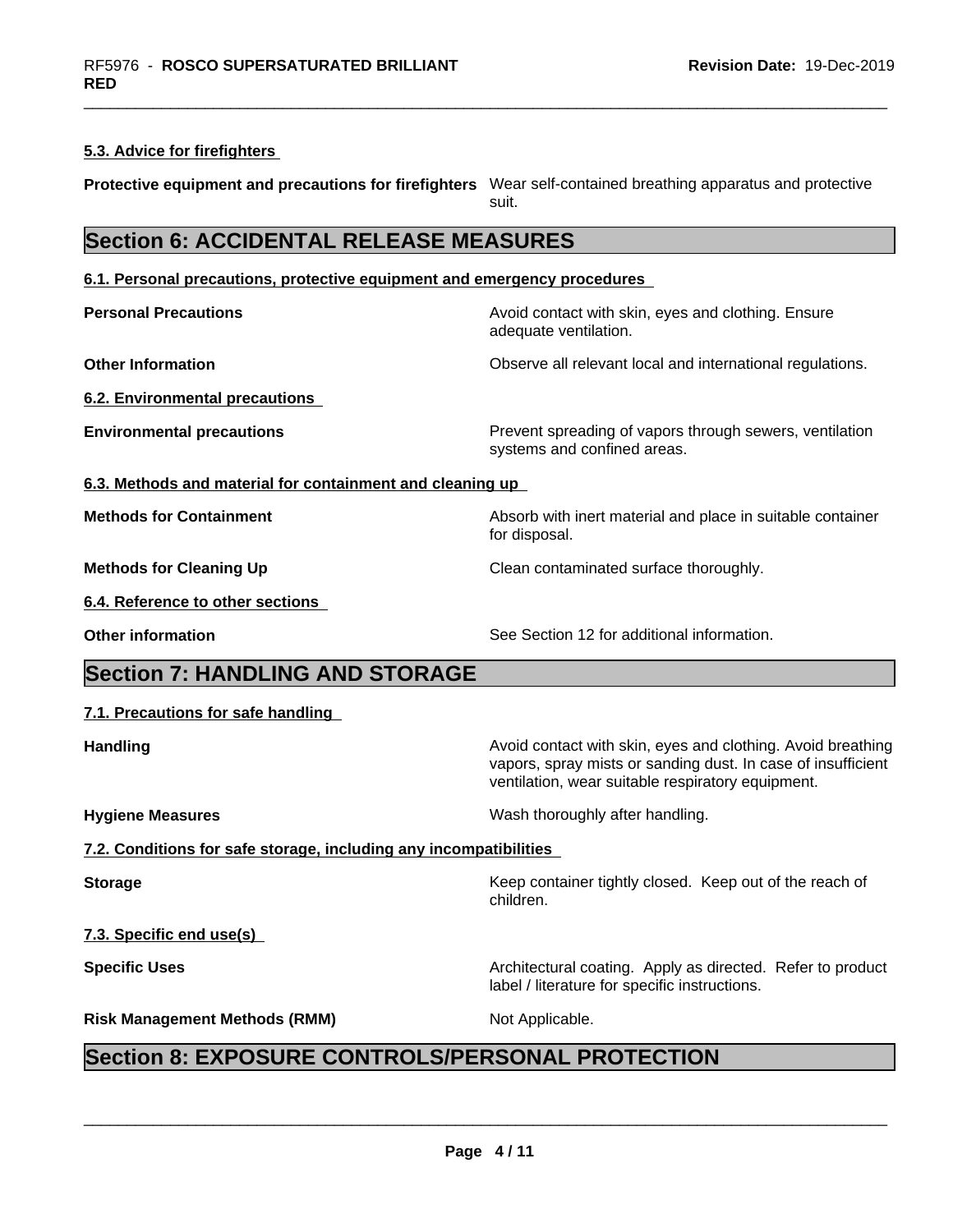## **8.1. Control parameters**

| <b>Chemical name</b>                                | <b>European Union</b>          | <b>Belgium</b>                  | <b>Bulgaria</b>                           |                             | <b>Cyprus</b>                                                |                             | <b>France</b>                  |                | Ireland                                                                                                                                                                 |  |                                                          |
|-----------------------------------------------------|--------------------------------|---------------------------------|-------------------------------------------|-----------------------------|--------------------------------------------------------------|-----------------------------|--------------------------------|----------------|-------------------------------------------------------------------------------------------------------------------------------------------------------------------------|--|----------------------------------------------------------|
| Cristobalite<br>14464-46-1                          | TWA: $0.1 \text{ mg/m}^3$      | TWA: 0.05 mg/m <sup>3</sup>     |                                           | TWA: 0.07 mg/m <sup>3</sup> |                                                              |                             | TWA: 0.05 mg/m <sup>3</sup>    |                | TWA: $0.1 \text{ mg/m}^3$<br>STEL: $0.3 \text{ mg/m}^3$                                                                                                                 |  |                                                          |
| Propylene glycol<br>$57 - 55 - 6$                   | $\sim$                         | $\blacksquare$                  | $\sim$                                    |                             |                                                              |                             | $\sim$                         |                | TWA: $10 \text{ mg/m}^3$<br>TWA: 150 ppm<br>TWA: 470 mg/m <sup>3</sup><br>STEL: 1410 mg/m <sup>3</sup><br>STEL: 30 mg/m <sup>3</sup><br>STEL: 450 ppm                   |  |                                                          |
| Diatomaceous silica,<br>flux-calcined<br>68855-54-9 |                                | $\blacksquare$                  | $\sim$                                    |                             |                                                              |                             |                                | $\sim$         |                                                                                                                                                                         |  | TWA: $1.2 \text{ mg/m}^3$<br>STEL: 3.6 mg/m <sup>3</sup> |
| <b>Chemical name</b>                                | Germany                        | Greece                          | <b>Hungary</b>                            |                             |                                                              | <b>Iceland</b>              | Italy                          |                | Latvia                                                                                                                                                                  |  |                                                          |
| Cristobalite<br>14464-46-1                          |                                |                                 | TWA: 0.15 mg/m <sup>3</sup>               |                             | $0.15$ mg/m <sup>3</sup> TWA<br>$0.05$ mg/m <sup>3</sup> TWA |                             |                                |                |                                                                                                                                                                         |  |                                                          |
| Propylene glycol<br>$57 - 55 - 6$                   | $\mathbf{r}$                   | $\blacksquare$                  | $\blacksquare$                            |                             |                                                              |                             |                                |                | TWA: $7 \text{ mg/m}^3$                                                                                                                                                 |  |                                                          |
| Diatomaceous silica,<br>flux-calcined<br>68855-54-9 | TWA: 0.3 mg/m <sup>3</sup>     | ÷.                              |                                           |                             |                                                              | $1.5$ mg/m <sup>3</sup> TWA |                                |                |                                                                                                                                                                         |  |                                                          |
| <b>Chemical name</b>                                | Lithuania                      | <b>Netherlands</b>              | <b>Poland</b>                             |                             | Romania<br><b>Spain</b>                                      |                             |                                | <b>Sweden</b>  | <b>United</b><br>Kingdom                                                                                                                                                |  |                                                          |
| Cristobalite<br>14464-46-1                          | TWA: 0.05<br>mg/m <sup>3</sup> | TWA: 0.075<br>mg/m <sup>3</sup> | TWA: 0.1 mg/m <sup>3</sup>                |                             | TWA: 0.05<br>mg/m <sup>3</sup>                               |                             | TWA: 0.05<br>mg/m <sup>3</sup> |                |                                                                                                                                                                         |  |                                                          |
| Propylene glycol<br>$57 - 55 - 6$                   | TWA: $7 \text{ mg/m}^3$        |                                 | TWA: 100 mg/m <sup>3</sup>                |                             |                                                              |                             |                                | $\sim$         | <b>TWA: 150 ppm</b><br>TWA: 474 mg/m <sup>3</sup><br>TWA: 10 mg/m <sup>3</sup><br>STEL: 450 ppm<br><b>STEL: 1422</b><br>mg/m <sup>3</sup><br>STEL: 30 mg/m <sup>3</sup> |  |                                                          |
| Diatomaceous silica.<br>flux-calcined<br>68855-54-9 |                                | $\overline{\phantom{a}}$        | TWA: $2 \text{ mg/m}^3$<br>TWA: 1 $mg/m3$ | $\overline{a}$              |                                                              |                             |                                | $\blacksquare$ |                                                                                                                                                                         |  |                                                          |

## **8.2. Exposure controls**

**Occupational exposure controls**

**Personal Protective Equipment**

**Engineering Measures Ensure 19th** Ensure adequate ventilation, especially in confined areas.

**Respiratory Protection In case of insufficient ventilation wear suitable respiratory** equipment.

**Eye Protection** Safety glasses with side-shields.

**Skin Protection Skin Protection Lightweight protective clothing.** 

Hand protection **Impervious** gloves.

 $\overline{\phantom{a}}$  ,  $\overline{\phantom{a}}$  ,  $\overline{\phantom{a}}$  ,  $\overline{\phantom{a}}$  ,  $\overline{\phantom{a}}$  ,  $\overline{\phantom{a}}$  ,  $\overline{\phantom{a}}$  ,  $\overline{\phantom{a}}$  ,  $\overline{\phantom{a}}$  ,  $\overline{\phantom{a}}$  ,  $\overline{\phantom{a}}$  ,  $\overline{\phantom{a}}$  ,  $\overline{\phantom{a}}$  ,  $\overline{\phantom{a}}$  ,  $\overline{\phantom{a}}$  ,  $\overline{\phantom{a}}$ 

**Hygiene Measures Avoid contact with skin, eyes and clothing. Remove and Avoid contact with skin, eyes and clothing. Remove and** wash contaminated clothing before re-use. Wash thoroughly after handling.

# **Section 9: PHYSICAL AND CHEMICAL PROPERTIES**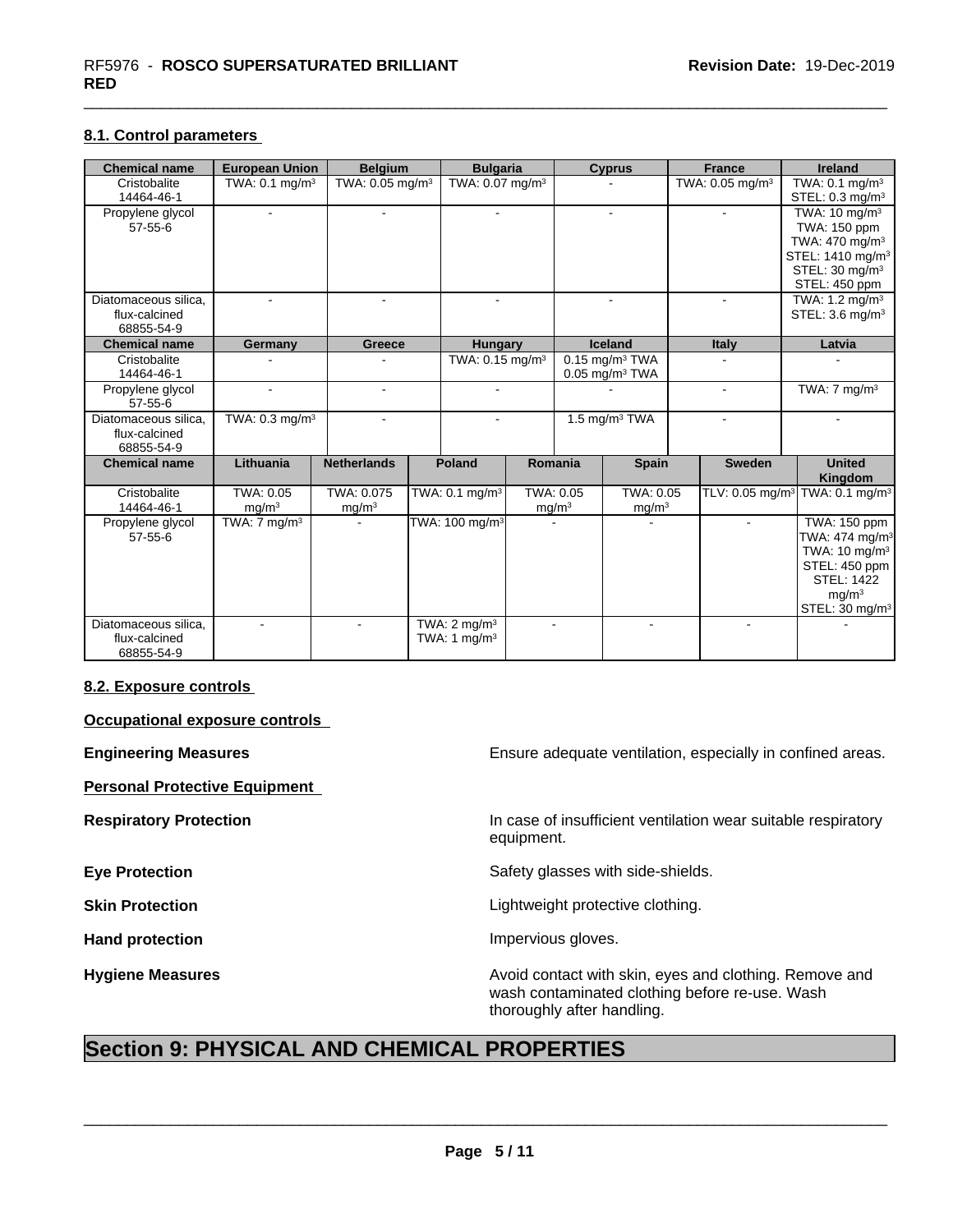### **9.1. Information on basic physical and chemical properties**

| Appearance<br>Odor<br><b>Odor Threshold</b>          |  |
|------------------------------------------------------|--|
| <b>Property</b><br>Density (g/L)<br>Dalativa Danaity |  |

**Appearance** and the contract of the contract of the contract of the contract of the contract of the contract of the contract of the contract of the contract of the contract of the contract of the contract of the contract little or no odor **No information available** 

| <b>Property</b>                      | <b>Values</b>            | <b>Remarks/ Method</b> |
|--------------------------------------|--------------------------|------------------------|
| Density (g/L)                        | 1150 - 1198              | None known             |
| <b>Relative Density</b>              | $1.17 - 1.19$            |                        |
| рH                                   | No information available | None known             |
| <b>Viscosity (cps)</b>               | No information available | None known             |
| Solubility(ies)                      | No information available | None known             |
| <b>Water solubility</b>              | No information available | None known             |
| <b>Evaporation Rate</b>              | No information available | None known             |
| Vapor pressure                       | No information available | None known             |
| Vapor density                        | No information available | None known             |
| Wt. % Solids                         | $35 - 45$                | None known             |
| Vol. % Solids                        | $25 - 35$                | None known             |
| Wt. % Volatiles                      | $55 - 65$                | None known             |
| <b>Vol. % Volatiles</b>              | $65 - 75$                | None known             |
| <b>Boiling Point (°C)</b>            | 100                      | None known             |
| <b>Freezing Point (°C)</b>           | 0                        | None known             |
| <b>Melting Point (°C)</b>            | No information available | None known             |
| <b>Pour Point</b>                    | No information available | None known             |
| Flash Point (°C)                     | Not applicable           | None known             |
| <b>Flammability (solid, gas)</b>     | No information available | None known             |
| <b>Upper flammability limit:</b>     | No information available | None known             |
| Lower flammability limit:            | No information available | None known             |
| <b>Autoignition Temperature (°C)</b> | No information available | None known             |
| Decomposition Temperature (°C)       | No information available | None known             |
| <b>Partition coefficient</b>         | No information available | None known             |
| <b>Explosive properties</b>          | No information available | None known             |
| <b>Oxidizing Properties</b>          | No information available | None known             |

# **Section 10: STABILITY AND REACTIVITY**

| 10.1. Reactivity<br><b>Reactivity</b>     | Not Applicable.                      |
|-------------------------------------------|--------------------------------------|
| 10.2. Chemical stability                  |                                      |
| <b>Chemical Stability</b>                 | Stable under normal conditions.      |
| 10.3. Possibility of hazardous reactions  |                                      |
| <b>Possibility of hazardous reactions</b> | None under normal conditions of use. |
| 10.4. Conditions to avoid                 |                                      |
| <b>Conditions to avoid</b>                | Prevent from freezing.               |
| 10.5. Incompatible materials              |                                      |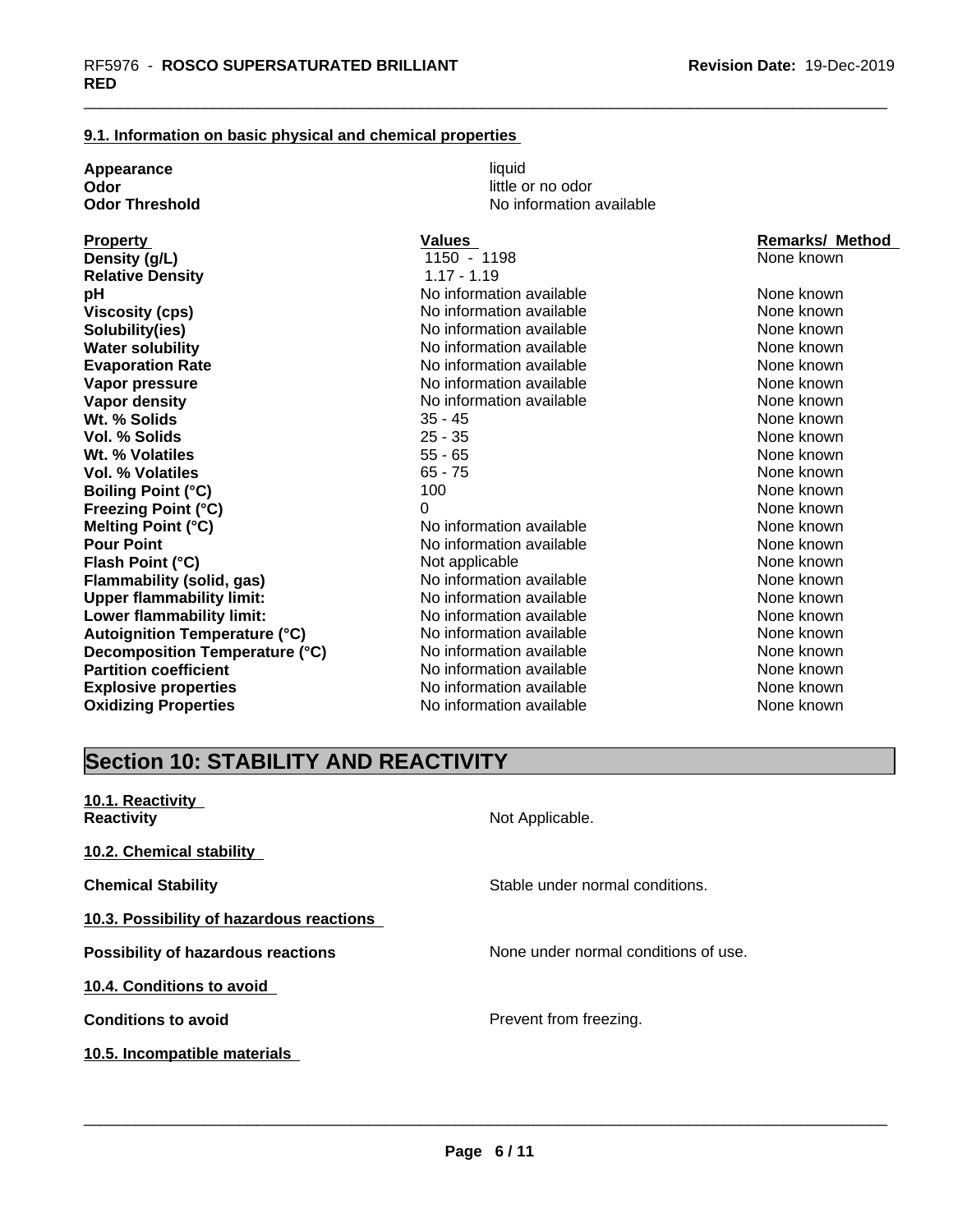**Incompatible Materials Incompatible Materials No materials to be especially mentioned.** 

**10.6. Hazardous decomposition products**

**Hazardous Decomposition Products** None under normal conditions of use.

# **Section 11: TOXICOLOGICAL INFORMATION**

## **11.1. Information on toxicological effects**

**Product Information**

| <b>Inhalation</b>     | There is no data available for this product.                                                 |
|-----------------------|----------------------------------------------------------------------------------------------|
| Eye contact           | There is no data available for this product.                                                 |
| <b>Skin contact</b>   | Repeated or prolonged skin contact may cause allergic<br>reactions with susceptible persons. |
| Ingestion             | There is no data available for this product.                                                 |
| <b>Acute Toxicity</b> |                                                                                              |

## **Component Information**

| <b>Chemical name</b>                                                      | Oral LD50              | Dermal LD50              | <b>Inhalation LC50</b>               |
|---------------------------------------------------------------------------|------------------------|--------------------------|--------------------------------------|
| Propylene glycol<br>$57 - 55 - 6$                                         | $= 20$ g/kg (Rat)      | $= 20800$ mg/kg (Rabbit) |                                      |
| Barium sulfate<br>7727-43-7                                               | $= 307000$ mg/kg (Rat) |                          |                                      |
| Distillates, petroleum,<br>solvent-refined heavy paraffinic<br>64741-88-4 | $>$ 5000 mg/kg (Rat)   | $>$ 2000 mg/kg (Rabbit)  | $> 5530$ mg/m <sup>3</sup> (Rat) 4 h |
| 1,2-Benzisothiazolin-3-one<br>2634-33-5                                   | $= 1020$ mg/kg (Rat)   |                          |                                      |

| <b>Skin corrosion/irritation</b> | No information available.            |
|----------------------------------|--------------------------------------|
| Eye damage/irritation            | No information available.            |
| <b>Sensitization</b>             | May cause an allergic skin reaction. |
| <b>Mutagenic Effects</b>         | No information available.            |
| <b>Carcinogenic effects</b>      |                                      |

The table below indicates whether each agency has listed any ingredient as a carcinogen.

| <b>Chemical name</b>              | <b>European Union</b> | <b>IARC</b>          |
|-----------------------------------|-----------------------|----------------------|
| Cristobalite<br>14464-46-1        |                       | 1 - Human Carcinogen |
| Silica, crystalline<br>14808-60-7 |                       | 1 - Human Carcinogen |

• Crystalline Silica has been determined to be carcinogenic to humans by IARC (1) when in respirable form. Risk of<br> **Page 7/11**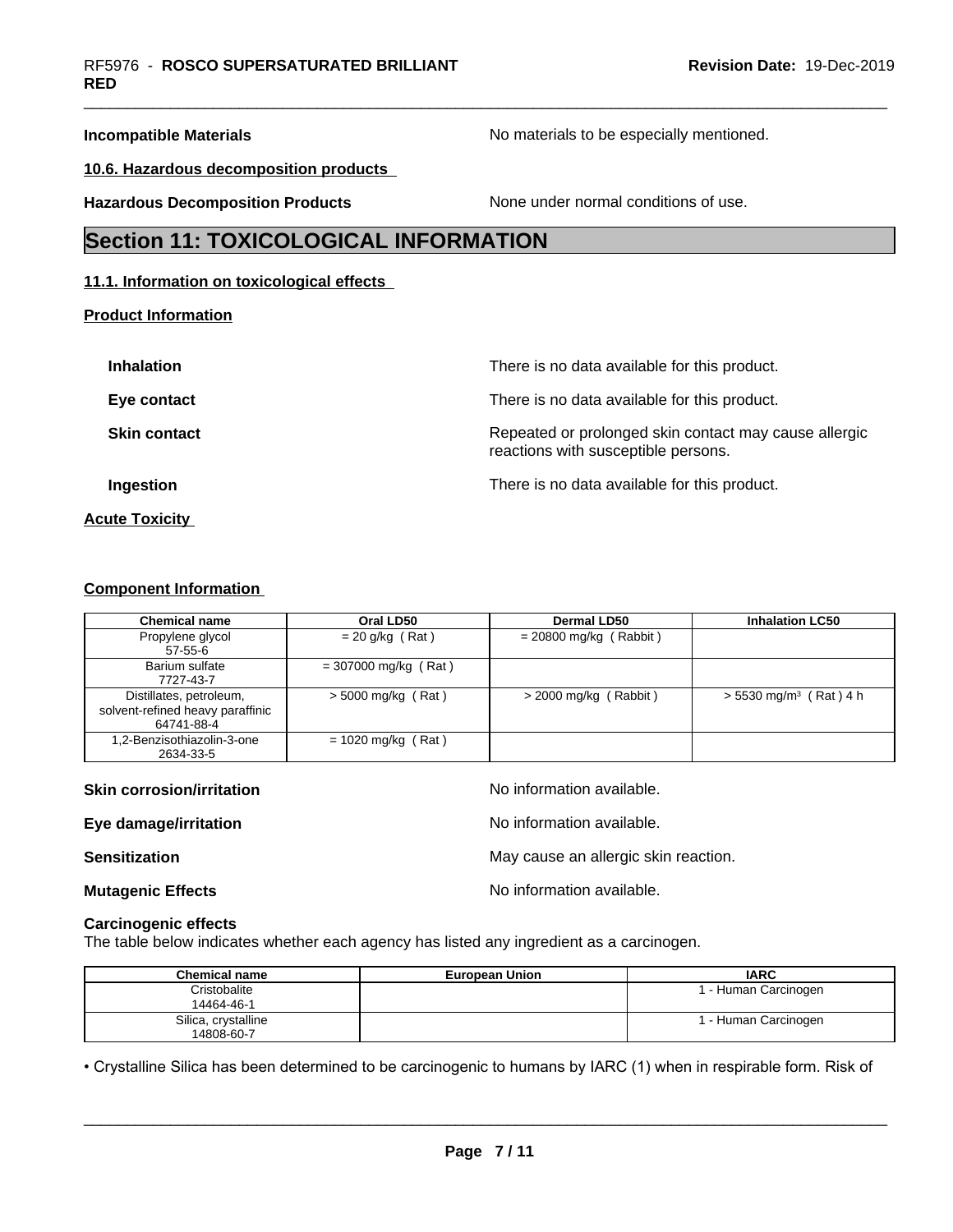cancer depends on duration and level of inhalation exposure to spray mist or dust from sanding the dried paint.

#### **Legend**

IARC - International Agency for Research on Cancer

| <b>Reproductive Effects</b>     | No information available.                                                     |
|---------------------------------|-------------------------------------------------------------------------------|
| <b>Developmental Effects</b>    | No information available.                                                     |
| <b>STOT - single exposure</b>   | No information available.                                                     |
| <b>STOT - repeated exposure</b> | Causes damage to organs through prolonged or repeated<br>exposure if inhaled. |
| <b>Neurological Effects</b>     | No information available.                                                     |
| <b>Target organ effects</b>     | No information available.                                                     |
| <b>Symptoms</b>                 | No information available.                                                     |
| <b>Aspiration Hazard</b>        | No information available.                                                     |

# **Section 12: ECOLOGICAL INFORMATION**

#### **12.1. Toxicity**

The environmental impact of this product has not been fully investigated

| Chemical name                    | Algae/aquatic plants             | Fish                             | Crustacea                     |
|----------------------------------|----------------------------------|----------------------------------|-------------------------------|
| Propylene glycol                 | EC50: =19000mg/L (96h,           | LC50 41 - 47 mL/L Oncorhynchus   | $EC50 > 1000$ mg/L (48 h)     |
| 57-55-6                          | Pseudokirchneriella subcapitata) | mykiss $(96 h)$                  | $EC50 > 10000$ mg/L (24 h)    |
|                                  |                                  | $LC50 = 710$ mg/L Pimephales     |                               |
|                                  |                                  | promelas (96 h)                  |                               |
|                                  |                                  | $LC50 = 51600$ mg/L Oncorhynchus |                               |
|                                  |                                  | mykiss $(96 h)$                  |                               |
|                                  |                                  | $LC50 = 51400$ mg/L Pimephales   |                               |
|                                  |                                  | promelas (96 h)                  |                               |
| Distillates, petroleum,          |                                  | LC50: >5000mg/L (96h,            | EC50: >1000mg/L (48h, Daphnia |
| solvent-refined heavy paraffinic |                                  | Oncorhynchus mykiss)             | magna)                        |
| 64741-88-4                       |                                  |                                  |                               |

### **12.2. Persistence and degradability**

# **Persistence / Degradability** No information available.

# **12.3. Bioaccumulative potential**

**Bioaccumulation Bioaccumulation Bioaccumulation There is no data for this product.** 

| <b>Chemical name</b>       | coefficient<br>Partition |
|----------------------------|--------------------------|
| 1.2-Benzisothiazolin-3-one | ں. ا                     |
| 2634-33-5                  |                          |

## **12.4. Mobility in soil**

**Mobility in soil Mobility in soil Mobility in soil**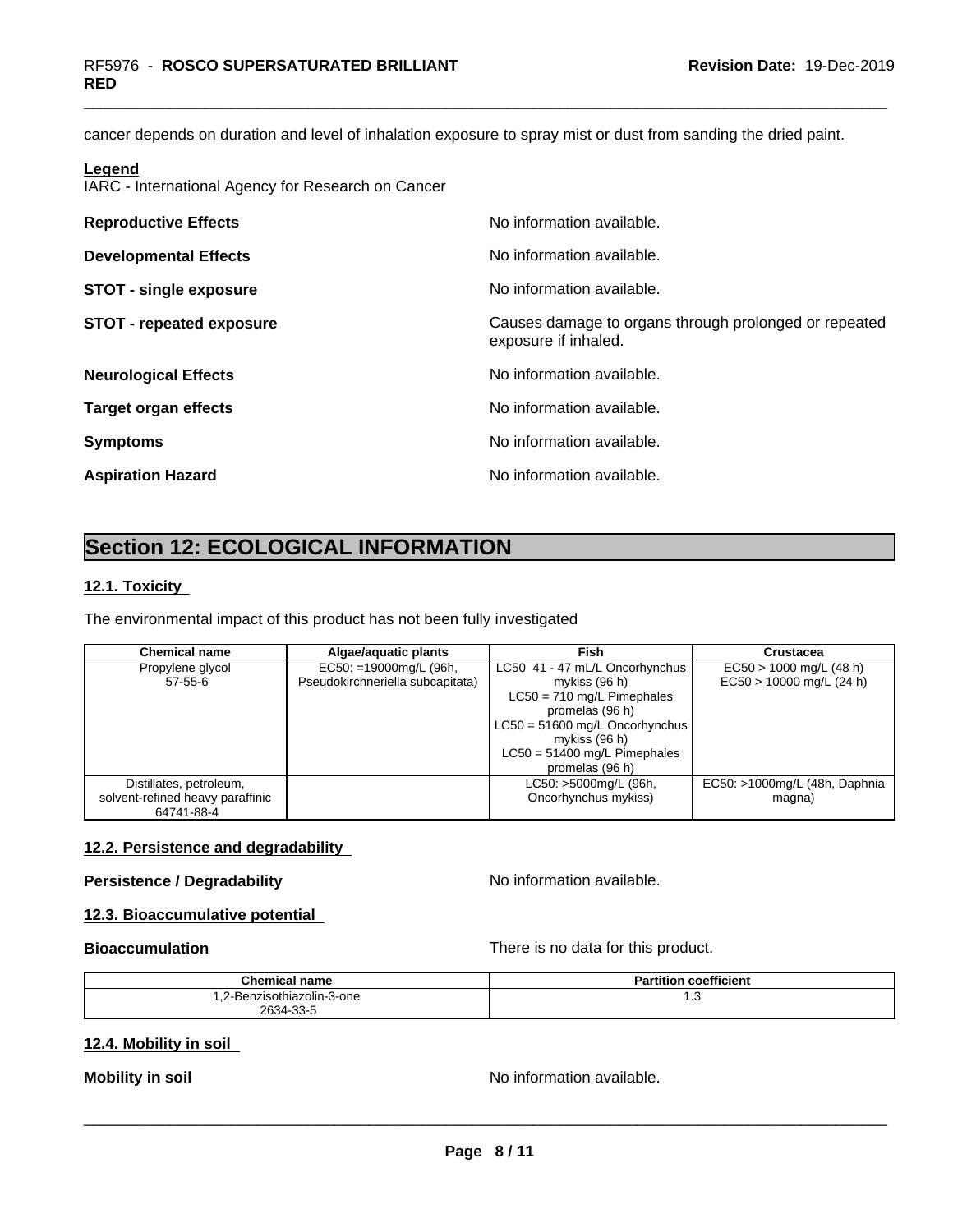## **Mobility in Environmental Media** Noinformation available.

#### **12.5. Results of PBT and vPvB assessment**

**PBT and vPvB assessment No information available.** 

| Chemical name                                                          | <b>PBT and vPvB assessment</b>                 |
|------------------------------------------------------------------------|------------------------------------------------|
| Propylene glycol                                                       | The substance is not PBT / vPvB PBT assessment |
| $57 - 55 - 6$                                                          | does not apply                                 |
| Diatomaceous silica, flux-calcined<br>68855-54-9                       | PBT assessment does not apply                  |
| Barium sulfate                                                         | The substance is not PBT / vPvB PBT assessment |
| 7727-43-7                                                              | does not apply                                 |
| Distillates, petroleum, solvent-refined heavy paraffinic<br>64741-88-4 | The substance is not PBT / vPvB                |
| .2-Benzisothiazolin-3-one<br>2634-33-5                                 | The substance is not PBT / vPvB                |

#### **12.6. Other adverse effects**

**Other adverse effects** No information available

# **Section 13: DISPOSAL CONSIDERATIONS**

#### **13.1. Waste treatment methods**

**EWC waste disposal No** Noinformation available

**Waste from Residues/Unused Products** Dispose of in accordance with the European Directives on waste and hazardous waste.

**Contaminated Packaging Empty containers should be taken for local recycling,** recovery or waste disposal.

 $\overline{\phantom{a}}$  ,  $\overline{\phantom{a}}$  ,  $\overline{\phantom{a}}$  ,  $\overline{\phantom{a}}$  ,  $\overline{\phantom{a}}$  ,  $\overline{\phantom{a}}$  ,  $\overline{\phantom{a}}$  ,  $\overline{\phantom{a}}$  ,  $\overline{\phantom{a}}$  ,  $\overline{\phantom{a}}$  ,  $\overline{\phantom{a}}$  ,  $\overline{\phantom{a}}$  ,  $\overline{\phantom{a}}$  ,  $\overline{\phantom{a}}$  ,  $\overline{\phantom{a}}$  ,  $\overline{\phantom{a}}$ 

**Other Information** Waste codes should be assigned by the user based on the application for which the product was used.

# **Section 14: TRANSPORT INFORMATION**

| <b>IMDG</b> | Not regulated |
|-------------|---------------|
| RID         | Not regulated |
| <b>ADR</b>  | Not regulated |
| <b>ADN</b>  | Not regulated |
| <b>IATA</b> | Not regulated |

# **Section 15: REGULATORY INFORMATION**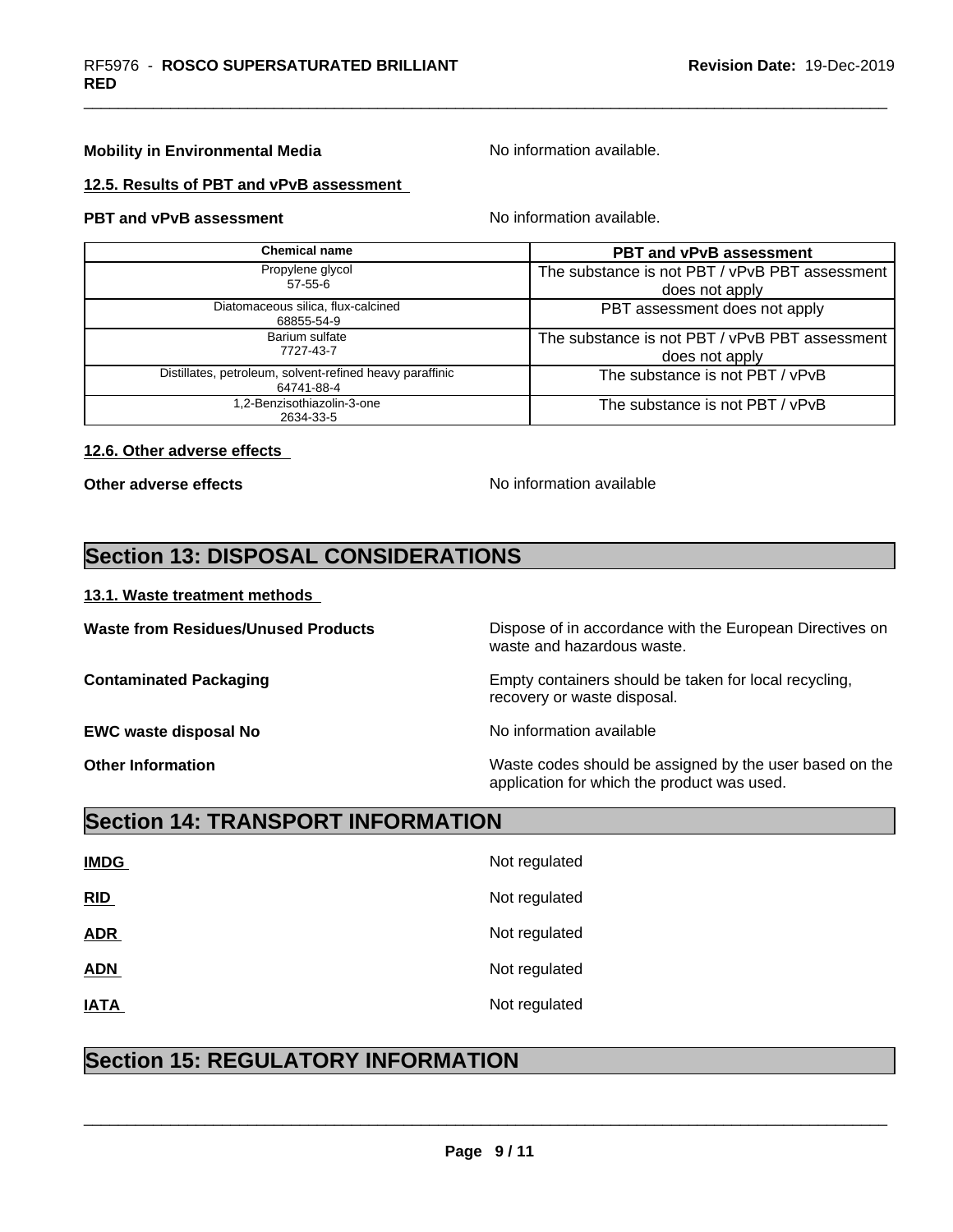# **15.1. Safety, health and environmental regulations/legislation specific for the substance or mixture**

#### **Occupational Illnesses (R-463-3, France)**

| Chemical name                           | French RG number |
|-----------------------------------------|------------------|
| Cristobalite<br>14464-46-1              | <b>RG 25</b>     |
| Propylene glycol<br>57-55-6             | <b>RG 84</b>     |
| Silica, crystalline<br>14808-60-7       | <b>RG 25</b>     |
| 1,2-Benzisothiazolin-3-one<br>2634-33-5 | RG 65            |

### **European Union**

Take note of Directive 98/24/EC on the protection of the health and safety of workers from the risks related to chemical agents at work

#### **International Inventories**

| <b>AICS</b>                   | No - Not all of the components are listed. |
|-------------------------------|--------------------------------------------|
| <b>DSL: Canada</b>            | Yes - All components are listed or exempt. |
| <b>EINECS: European Union</b> | No - Not all of the components are listed. |
| <b>ENCS</b>                   | No - Not all of the components are listed. |
| <b>IECSC</b>                  | No - Not all of the components are listed. |
| <b>KECL</b>                   | No - Not all of the components are listed. |
| <b>PICCS</b>                  | No - Not all of the components are listed. |
| <b>TSCA: United States</b>    | Yes - All components are listed or exempt. |

## **Legend**

 **AICS** - Australian Inventory of Chemical Substances  **DSL/NDSL** - Canadian Domestic Substances List/Non-Domestic Substances List  **IECSC** - China Inventory of Existing Chemical Substances  **EINECS/ELINCS** - European Inventory of Existing Chemical Substances/European List of Notified Chemical Substances  **ENCS** - Japan Existing and New Chemical Substances  **KECL** - Korean Existing and Evaluated Chemical Substances  **PICCS** - Philippines Inventory of Chemicals and Chemical Substances

 **TSCA** - United States Toxic Substances Control Act Section 8(b) Inventory

## **15.2. Chemical safety assessment**

## **Chemical Safety Report No information available**

 $\overline{\phantom{a}}$  ,  $\overline{\phantom{a}}$  ,  $\overline{\phantom{a}}$  ,  $\overline{\phantom{a}}$  ,  $\overline{\phantom{a}}$  ,  $\overline{\phantom{a}}$  ,  $\overline{\phantom{a}}$  ,  $\overline{\phantom{a}}$  ,  $\overline{\phantom{a}}$  ,  $\overline{\phantom{a}}$  ,  $\overline{\phantom{a}}$  ,  $\overline{\phantom{a}}$  ,  $\overline{\phantom{a}}$  ,  $\overline{\phantom{a}}$  ,  $\overline{\phantom{a}}$  ,  $\overline{\phantom{a}}$ 

# **Section 16: OTHER INFORMATION**

#### **Full text of H-Statements referred to under section 3**

- H302 Harmful if swallowed
- H304 May be fatal if swallowed and enters airways
- H315 Causes skin irritation
- H317 May cause an allergic skin reaction
- H318 Causes serious eye damage
- H332 Harmful if inhaled
- H361 Suspected of damaging fertility or the unborn child
- H372 Causes damage to organs through prolonged or repeated exposure
- H373 May cause damage to organs through prolonged or repeated exposure